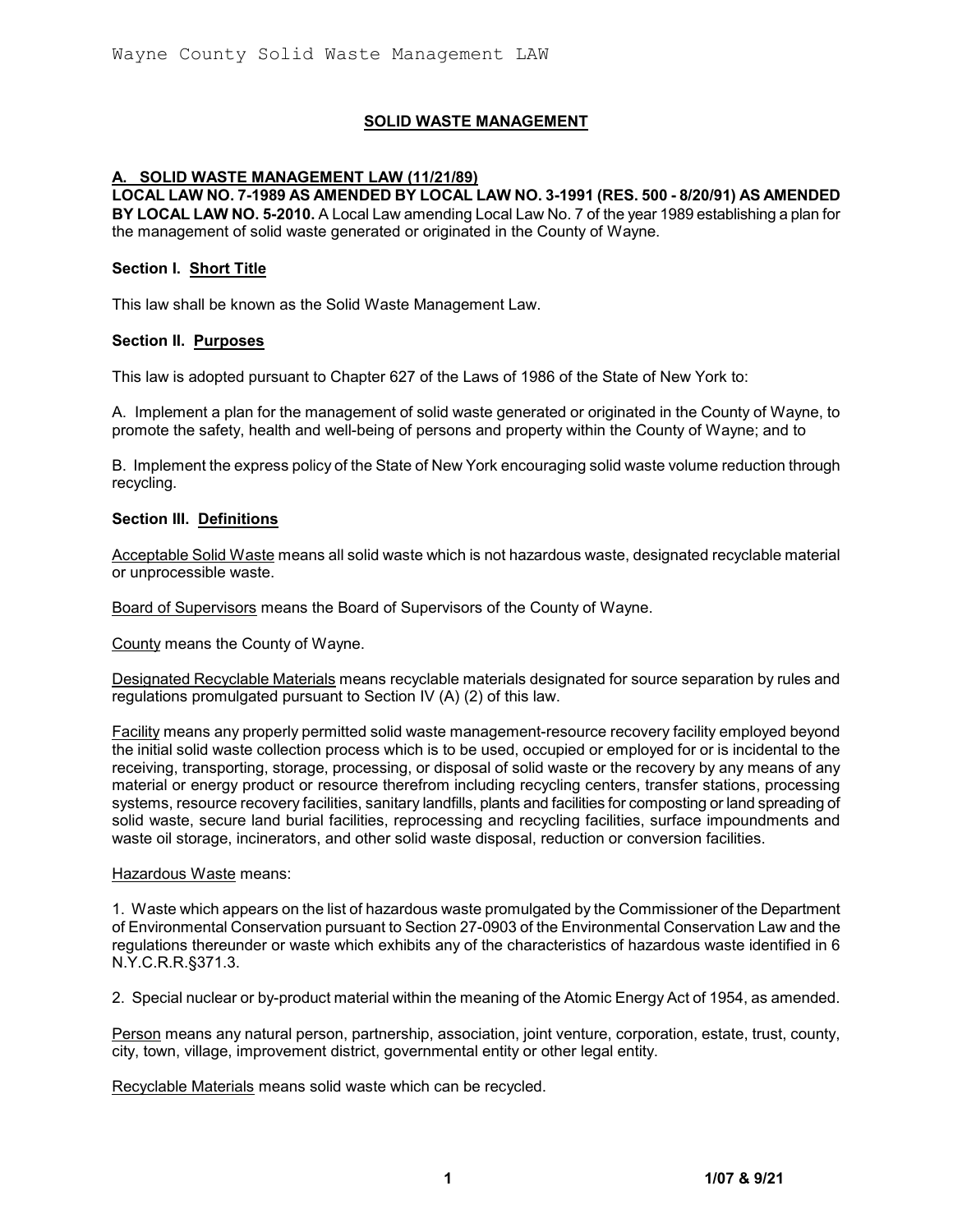Recycling or Recycled means any method, technique or process utilized to separate, process, modify, convert, treat or otherwise prepare solid waste so that its component materials or substances may be beneficially used or reused as raw materials.

Solid Waste means all putrescible and non-putrescible solid wastes generated or originated within the County, including, but not limited to, materials, or substances discarded or rejected, whether as being spent, useless, worthless or in excess to the owners at the time of such discard or rejection or for any other reason, or are being accumulated, stored, or physically, chemically or biologically treated prior to being discarded, have served their intended use, or are a manufacturing by-product, including, but not limited to, garbage, refuse, and other discarded solid materials, including solid waste materials resulting from industrial, commercial and agricultural operations and from community activities, sludge from air or water pollution control facilities or water supply treatment facilities, rubbish, ashes, contained gaseous material, incinerator residue, demolition and construction debris or offal, but not including sewage and other highly diluted water-carried materials or substances and those in gaseous form, or hazardous waste as defined in this law.

Solid Waste Volume Reduction Program includes source separation, recycling programs, changes to the packaging portion of the Waste stream to reduce solid waste generated, the activities and enterprises of scrap dealers, processors and consumers and other programs designed to reduce the volume of solid waste or enhance reclamation and recovery of materials. For purposes of this paragraph, such volume reduction programs shall not include the processing of waste for incineration or disposal by other means.

Source Separation means the segregation of recyclable materials for solid waste at the point of generation for separate collection, sale or other disposition.

Unprocessible Waste means (a) dirt, concrete and other non-burnable construction material and demolition debris; (b) refrigerators, washing machines and similar "white goods"; (c) large items of machinery and equipment, such as motor vehicles and major components thereof (e.g., transmissions, rear ends, springs and fenders), agricultural equipment, trailers and marine vessels, or any other item of waste exceeding six feet in any one of its dimensions; and (d) liquid waste, large concentrations of plastics other than PET and HPDE containers, explosives, oil, sludge, highly inflammable substances, tires, ashes, contained gaseous materials, incinerator residue, and offal.

# **Section IV. Powers of the Board of Supervisors/Delegation of Powers**

A. The Board of Supervisors is authorized and empowered to:

1. Promulgate and publish rules and regulations from time to time which aid in identifying and defining categories of solid waste, including acceptable solid waste, recyclable materials and unprocessible solid waste;

2. Promulgate and publish the rules and regulations for a program to implement source separation of recyclable materials and encourage solid waste volume reduction and to maximize the opportunity for the reclamation and recovery of materials. These rules and regulations shall designate recyclable materials to be source separated and prescribe methods of source separation, and may reflect local differences in population density, accessibility and capacity of markets and facilities, collection practices, and waste composition. In promulgating such rules and regulations, the Board of Supervisors or its designee shall also consider other ongoing, proposed, or reasonably anticipated future solid waste volume reduction programs and shall not interfere with them.

3. Approve, deny, suspend or revoke Solid Waste licenses or subject a license holder to reprimand, and provided in Section VI.

4. Promulgate, revise, amend, and publish rules, regulations, and orders necessary to carry out the purposes of this law.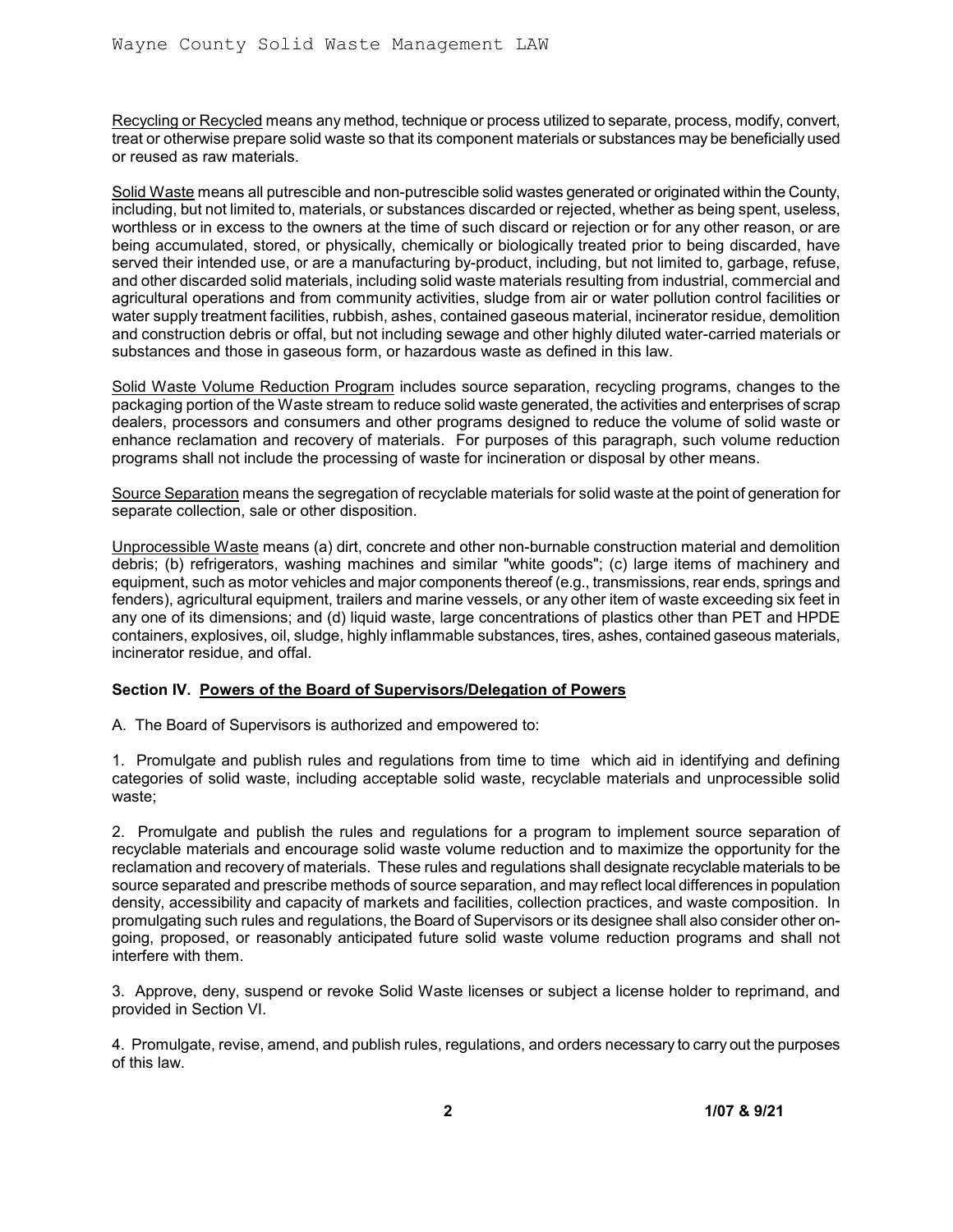B. The Board of Supervisors, by appropriate resolution and action, may delegate such authority and powers to an officer or employee of the County. In the event the Board of Supervisors delegates any or all of these powers to an officer or employee of the County, then the designee shall perform any of the delegated administrative functions, powers and duties specified in the local law under the supervision of the Board of Supervisors and on behalf of the Board. Such designee shall report periodically to the Board of Supervisors. Nothing in this local law divests the Board of Supervisors of such functions, powers and duties.

### **Section V. Waste Delivery and Disposal; Source Separation**

A. Subject to the promulgation of applicable rules and regulations pursuant to Section IV (A) of this local law, all acceptable solid waste generated or originated within the County must be delivered to a facility.

B. Designated recyclable materials shall not be commingled with other solid waste, and shall be handled as follows:

1. Prior to initial collection or transport, designated recyclable materials shall be separated, prepared, and set out for collection as provided in the rules and regulations promulgated pursuant to Section IV of this law.

2. Designated recyclable materials shall not be commingled with other solid waste during collection, transportation, or storage following collection. The Board of Supervisors or its designee may order such exceptions as they may reasonably determine to be in the public interest.

C. Any recyclable materials generated or originated in the County may be delivered to a solid waste volume reduction program. All designated recyclable materials must be delivered to either a solid waste volume reduction program or a facility.

D. Each commercial and residential waste generator in the County shall provide for the removal of recyclables from the property on which they are generated either through a service provided by a private hauler; or by direct haul by the individual waste generator to a disposal location permitted by law.

E. No person shall dispose of solid waste along the roadside or on public or private property within the County, unless the owner of the property has given his consent, in which case the property owner assumes responsibility for proper disposal of the material.

#### **Section VI. License Requirement**

A. Except as otherwise provided in this Section VI or in the rules and regulations promulgated pursuant to Section IV of this law, no person may engage in the business of collecting, transporting or handling solid waste generated or originated within the County without a solid waste license issued by the Board of Supervisors or its designee pursuant to this law, provided that only persons who collect, transport or handle solid waste for compensation shall be required to obtain a solid waste license.

B. Persons engaged solely in recycling or a solid waste volume reduction program shall be required to register at no cost with the Board of Supervisors or its designee.

C. All applications for licenses or renewal of licenses shall be in writing, on a permit application form provided by the County and shall contain such information as required by the rules and regulations promulgated pursuant to this law and shall be verified by the applicant.

D. This form shall contain or be accompanied by, at a minimum, the following information and items:

1. Name of applicant, street address, and mailing address of principal place of business. Person or persons desiring a permit shall explain ownership interest. Partnerships, corporations or other business entities shall furnish names and mailing addresses of principal owners, officers, managers and supervisors who will be in charge of the operations within the County.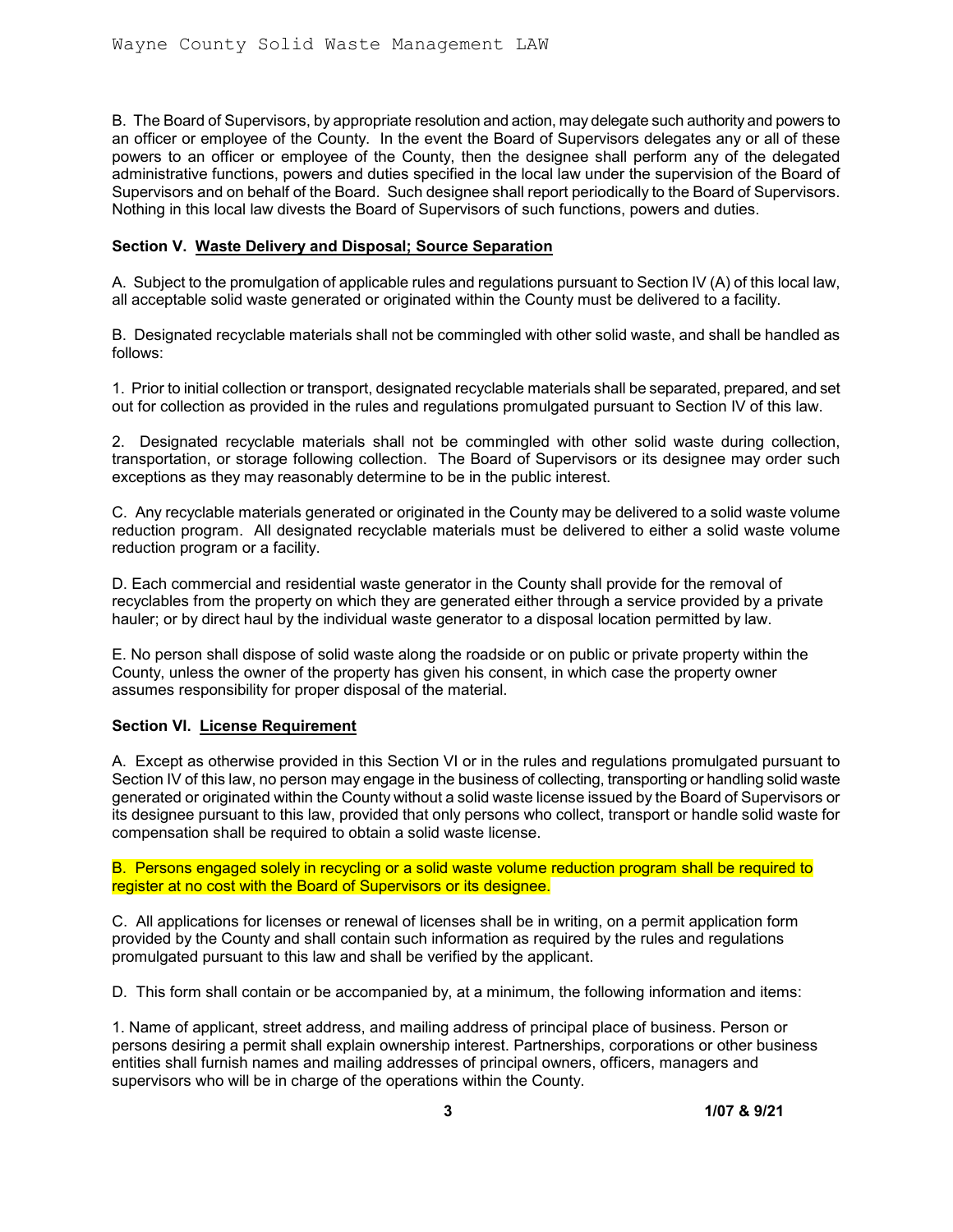2. A full description of all collection vehicles and equipment owned, leased, or controlled by the applicant which will be used in the collection, transportation and/or disposal of solid waste and/or recyclables generated, originated or brought within the County.

3. Detailed listings of any previous or existing enforcement actions by any environmental regulatory agency for violations of rules relating to solid waste and/or recyclable handling, transport or disposal.

4. A signed letter of certification, that the applicant has read and is familiar with the terms and conditions of the permit and the provisions of this Local Law; including the Recycling Rules and Regulations (Appendix I) and the Permit Rules and Regulations (Appendix II) that the applicant agrees to operate in accordance with such terms and conditions in the event a permit is issued, and that all the information provided by the applicant is factual.

5. All persons engaged solely in recycling or a solid waste volume reduction program must maintain all records and supply the Board of Supervisors or its designee with a quarterly report of its activities. Such quarterly report shall include: the tonnage of Recyclables collected in the County and the dates collected; and the market(s) for the Recyclables collected in the County.

6. A signed letter of certification of ultimate disposal sites for recyclable materials as well as solid waste.

E. Within ten days of receipt of the properly completed and signed application, the Board of Supervisors or its designee shall either issue a license or inform the applicant in writing that the license applied for has been denied with an explanation for the denial. The decision shall be sent to the applicant by certified mail.

F. 1. When the Board of Supervisors or its designee determines that a failure to comply with solid waste license conditions in Section VII (B) of this law may have occurred, it shall recommend that the solid waste license application be granted with conditions or denied, or the existing solid waste license be granted with conditions, suspended, revoked or its holder subjected to a reprimand. Notice and an opportunity to be heard shall be provided prior to the denial of a solid waste license application, the suspension or revocation of a solid waste license, or the issuance of a reprimand.

2. The Board of Supervisors or its designee shall notify the affected solid waste license applicant or licensee of the alleged failure in writing. The notice shall include:

- a. a statement of time, place, and nature of the hearing;
- b. a statement of the solid waste license condition allegedly violated, referring to the pertinent law, rule or regulation; and
- c. a short and plain statement of the alleged misconduct.

The notice shall be personally served or sent by registered mail to the applicant or licensee's last known address.

3. Hearings

a. Hearings shall be held before the Board of Supervisors or its designee within a reasonable period, which shall be at least ten (10) days after the service of the notice.

b. The applicant or licensee may be represented by counsel at the hearing, and may offer evidence and cross-examine witnesses.

c. Within twenty (20) days after the close of the hearing, the Board of Supervisors or its designee shall: i. determine whether the alleged failure to comply with a solid waste license condition has occurred; and

ii. if it is determined that such a failure has occurred, decide whether the solid waste license application shall be denied, or an existing solid waste license shall be suspended, revoked, or its holder subjected to a reprimand; and issue an order carrying out its decisions; and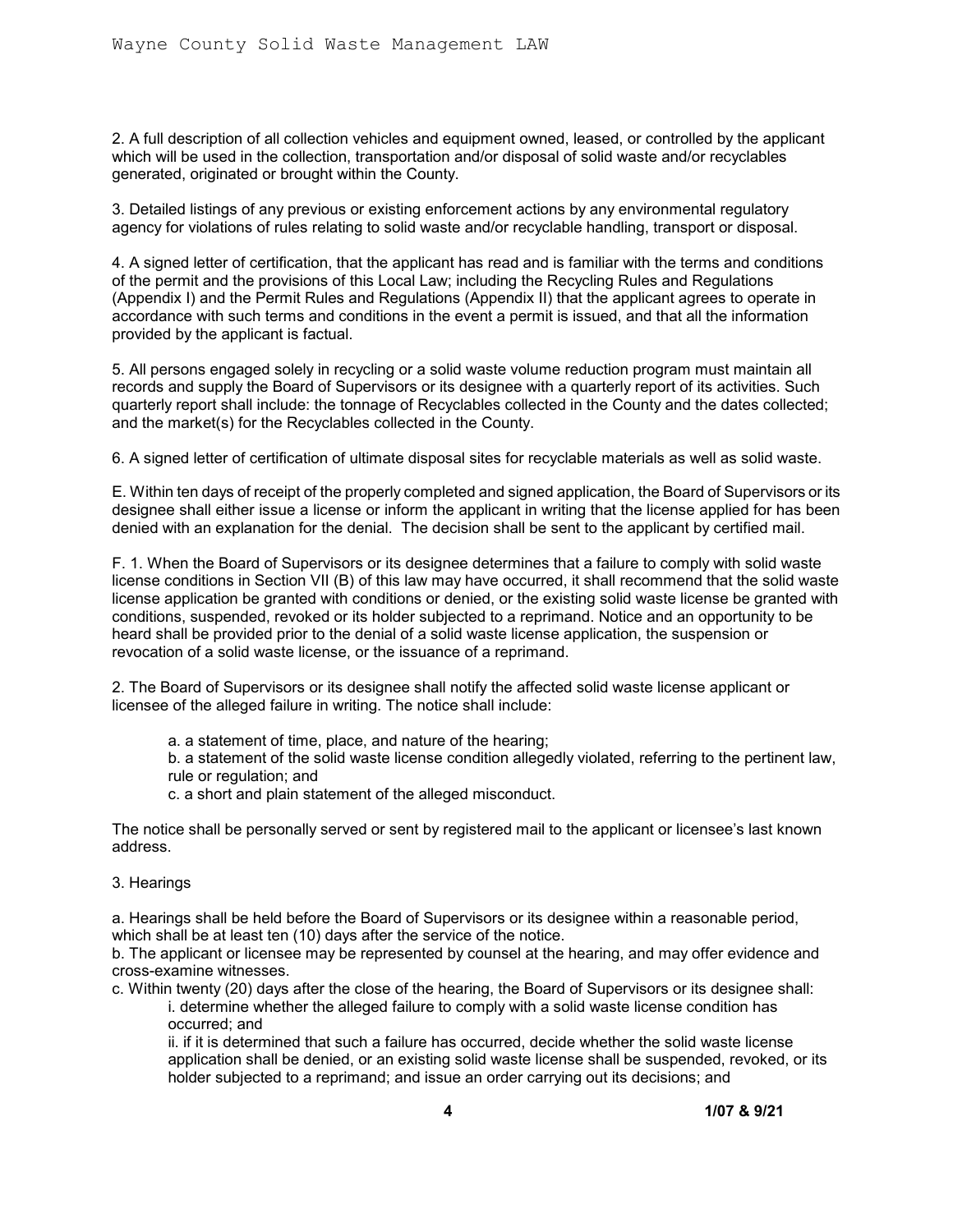iii. if it is determined that such a failure has not occurred, the Board of Supervisors or its designee shall approve the issuance of a solid waste license.

4. Determination, Decisions and Orders.

a. Disposition may be made by stipulation, agreed settlement, consent order, default or other informal method.

b. A final determination, decision or order adverse to a party shall be in writing and shall include a statement of facts and reasons supporting the determination, decision or order.

5. The Board of Supervisors or its designee shall promptly notify the applicant or licensee in writing of its final determination, decision or order. Such determination, decision or order shall become effective fifteen (15) days after the date of service or mailing.

6. Renewal licenses shall be applied for and issued in the same manner and subject to the same requirements as original licenses, and also shall be subject to any additional requirements in effect at the time of application for renewal. A complete and timely submitted application for renewal shall result in the applicant's existing license remaining in effect until the renewal application is acted upon by the Board of Supervisors or its designee.

7. Failure to pay fees and charges as established from time to time shall constitute a violation of this law.

#### **Section VII. Issuance and Conditions of Solid Waste License**

A. Solid Waste License Issuance

1. Solid waste licenses must be obtained and renewed annually from the County.

2. The solid waste license fee for each vehicle used to collect or transport solid waste by or on behalf of the licensee shall be established by resolution of the Board of Supervisors.

3. A solid waste license sticker shall be prominently displayed on each vehicle operated by or on behalf of the licensee as provided by the rules and regulations.

B. Conditions of Solid Waste License

Solid waste licenses and renewals shall be subject to the following conditions:

1. All licensees must comply with this law and the rules, regulations, and orders promulgated pursuant to this law.

2. All licensees, as a term and condition of being issued a solid waste license, shall agree to defend, indemnify and hold harmless the County of Wayne for any pending, threatened or actual claims, liability or expenses arising from waste disposal by the licensee in violation of this law.

3. All Waste Haulers in the County shall offer or cause to be offered to their customers', collection, transportation and service for Recyclables to the same extent any such waste hauler offers collection, transportation and disposal services for solid waste.

4. All Waste Haulers must maintain all records and supply the Board of Supervisors or its designee with a quarterly report of its activities. Such quarterly report shall include: the tonnage of Solid Waste collected in the County and the dates collected in the County; the location of disposal of Solid Waste collected in the County; the tonnage of Recyclables collected in the County and the dates collected; and the market(s) for the Recyclables collected in the County.

5. Quarterly reports shall be provided no later than thirty (30) days after the end of the quarter with the first quarter being January, February and March; the second quarter being April, May and June; the third quarter being July, August and September; and the fourth quarter being October, November and December.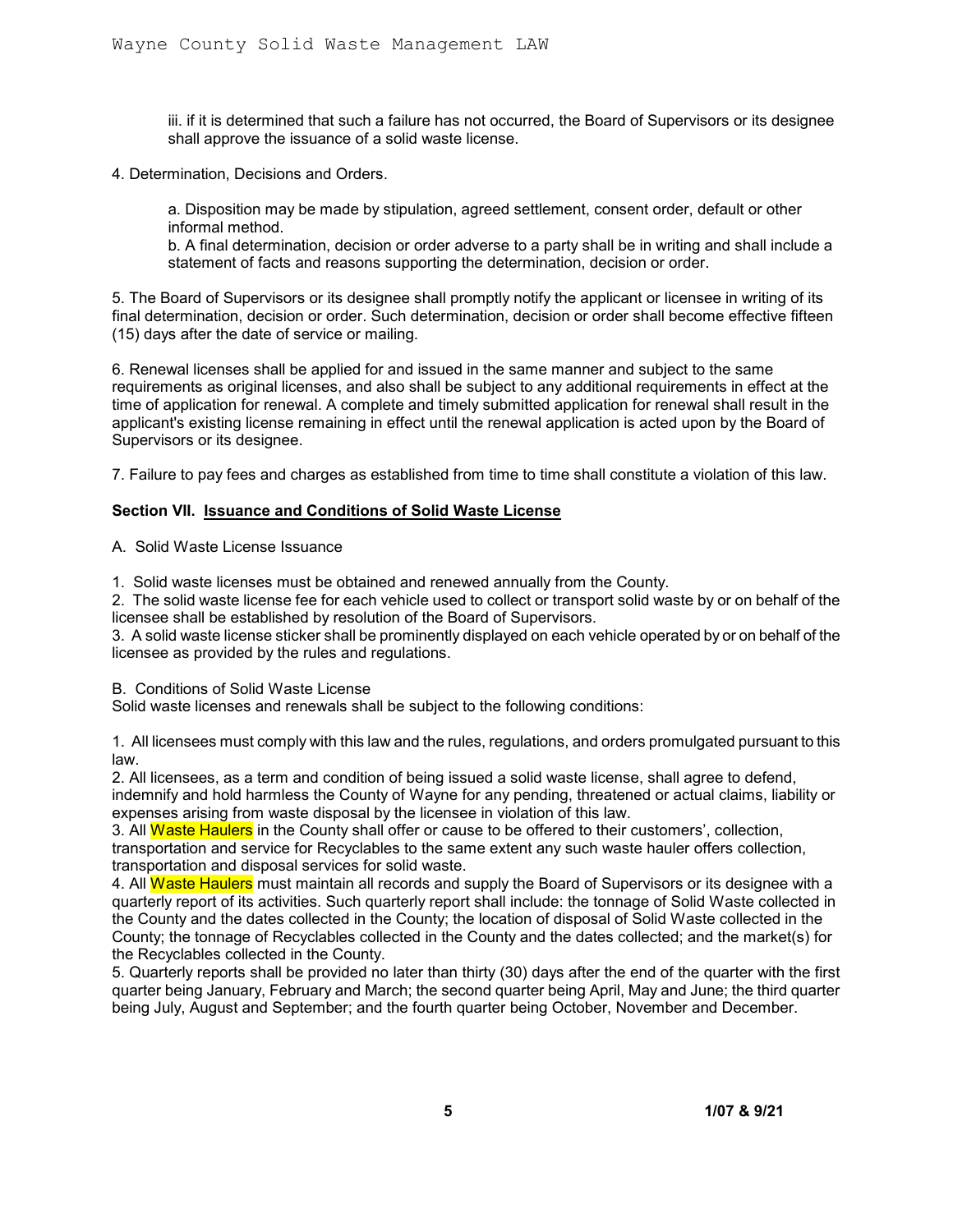## **Section VIII. Enforcement**

Police officers and such persons as may be designated by the Board of Supervisors pursuant to the provisions of Section 10(4) of the Municipal Home Rule Law are hereby authorized to issue and serve appearance tickets for violations of this local law.

## **Section IX. Civil Remedies; Criminal Penalties**

A. Civil Remedies - The County may commence a civil action to enjoin or otherwise remedy any failure to comply with this law or the rules, regulations and orders promulgated pursuant to this law.

B. Criminal Penalties

1. Failure to comply with the rules and regulations promulgated pursuant to Section IV(A) paragraphs 1 and 2 of this law or with the provisions of Section V(B)(1) of this law shall be a violation as defined in Section 55.10 of the Penal Law. Any person convicted of such a violation shall be liable for:

- a. A fine of \$25.00 for the first conviction;
- b. A fine of \$50.00 for the second conviction;
- c. A fine of \$100.00 for the third conviction;
- d. A fine of \$250.00 for the fourth conviction and each succeeding conviction; or
- e. Imprisonment for a term not to exceed fifteen days; or

Each day such violation occurs or continues shall constitute a separate offense.

2. Failure to comply with Sections V(A), V(B)(2), V(C), VI(A), of this local law shall be a violation as defined in Section 55.10 of the Penal Law. Any person convicted of a violation shall be liable for:

- a. A fine of \$250.00 for the first conviction;
- b. A fine of \$500.00 for the second conviction and each succeeding conviction; or
- c. Imprisonment for a term not to exceed fifteen days; or

Each day such violation occurs or continues shall constitute a separate offense.

C. Any penalties or damages recovered or imposed under this law are in addition to any other remedies available at law or equity.

#### **Section X. Non-Interference with Solid Waste Volume Reduction.**

The County will not act in a manner, nor enter into any contract, that would interfere or have the effect of interfering with the implementation of on-going or proposed or reasonably anticipated future solid waste volume reduction programs, including but not limited to, source separation, recycling programs, changes to the packaging portion of the waste stream to reduce solid waste generation, and the activities and enterprises of scrap dealers, processors and consumers, and shall also provide for the maximum opportunity for the reclamation and recovery of materials. For the purposes of this section, such volume reduction programs shall not include the processing of waste for incineration or disposal by other means.

#### **Section XI. Severability.**

If any clause, sentence, paragraph, section, or part of this law shall be adjudged by any court of competent jurisdiction to be invalid, such judgement shall not affect, impair or invalidate the remainder thereof, but shall be confined in its operation to the clause, sentence, paragraph, section or part thereof involved in the controversy in which such judgement shall have been rendered.

#### **Section XII. Effective Date.**

The provisions of this Law shall become effective on January 1, 2011. The Clerk of the Board of Supervisors shall give notice of the effective date of this local law by publishing notice thereof at least once in the official newspapers of the County, not less than thirty (30) days prior to said effective date.